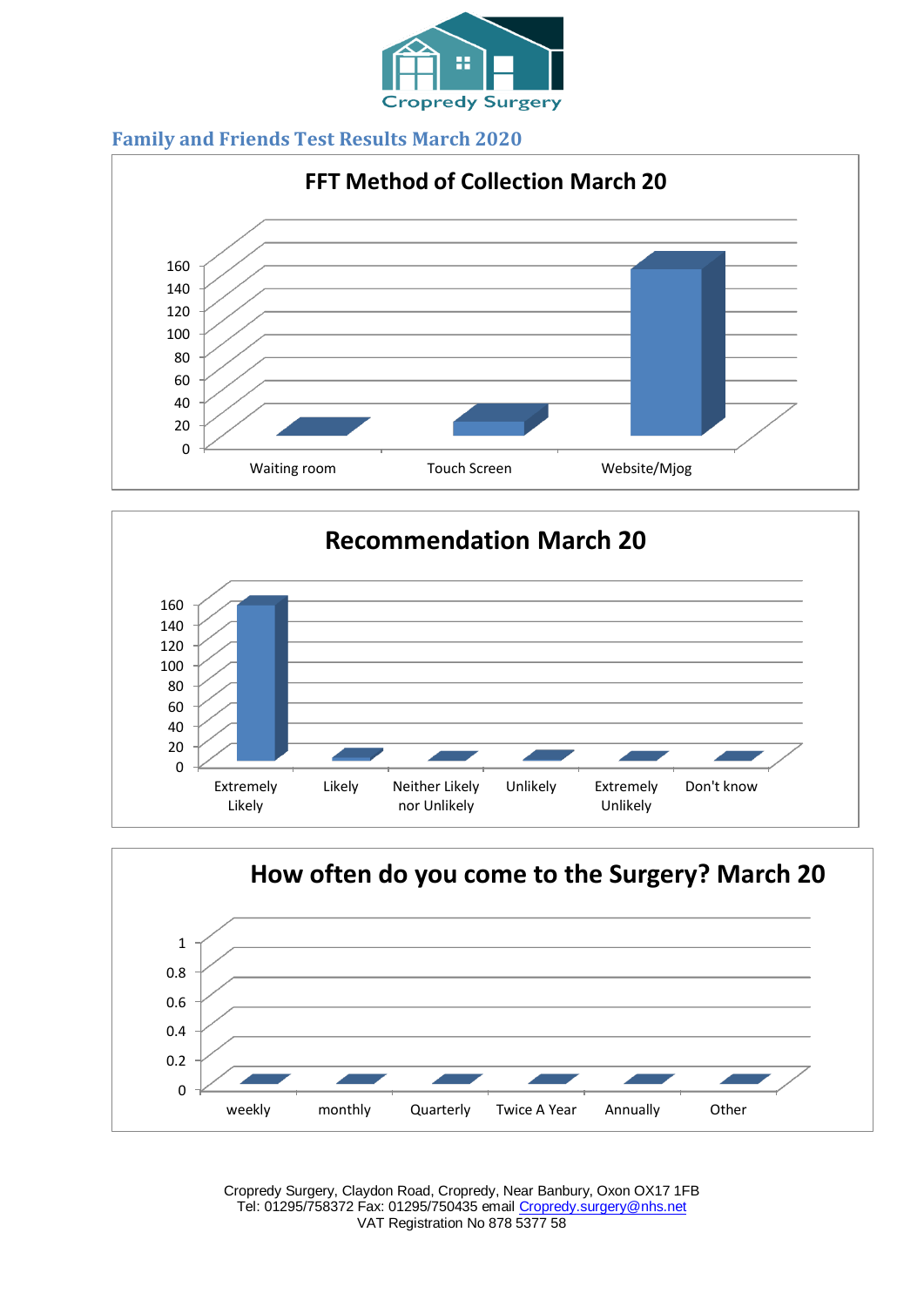

## **Comments**

| <b>WAITING ROOM COMMENTS</b>                |
|---------------------------------------------|
|                                             |
| <b>TOUCH SCREEN COMMENTS</b>                |
| As excellent as always                      |
| Friendly and very helpful and supportive    |
| Rxcelenlt                                   |
| <b>Excellent caring service</b>             |
| Usual thorough caring                       |
| First rate care absolutely five star thanks |
| Excellent                                   |
| Good doctor galt                            |
| Excellent service as usual                  |
| Friendly service                            |
| <b>MJOG COMMENTS</b>                        |
| Polite, efficient, caring                   |
| Friendly and helpful service                |
| Staff. Nurses and doctors.x                 |
| Staff are friendly and well informed        |
| Lovely staff friendly atmosphere great care |
| Top staff all round                         |
| [2/2] mary concern                          |
| Very polite and professional service        |
| <b>Efficent and profesional</b>             |
| Friendly professional and caring            |
| Excellent prompt service                    |
| All at practice friendly and helpful        |
| Could not be more helpful and efficient.    |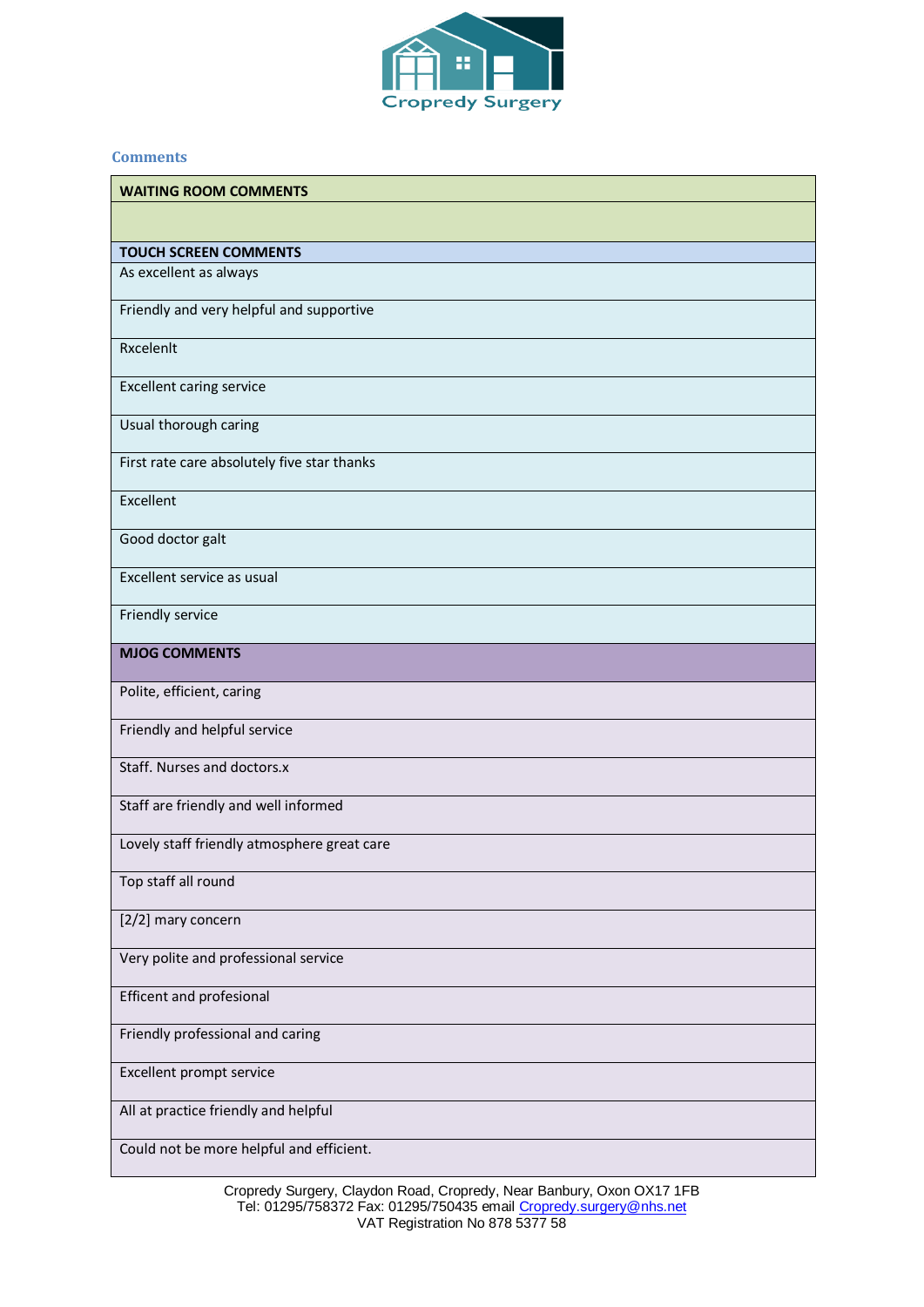

As always everyone at the surgery is so helpful and kind.

Good doctors who listen. Dr Tucker always gets results. The staff are friendly and welcoming. Love being able to pick up my prescriptions in the village.

Lovely staff!

1

2

All staff friendly, helpful and always willing to listen

Friendly members of the team who have been proactive, very helpful and knowledgeable in their approach to my care.

Excellent care, lovely doctors and staff. Generally a welcoming and caring atmosphere.

Excellent care

Brilliant caring doctors and nursing staff

It that they always give the best service. Jean

Good practice team. Thank you x

1

The level Of service is superb

Nurses are very friendly and positive - and knowledgeable.

Bright, clean, welcoming, highly competent GPs , receptionists, nurses and pharmacy staff . Parking is challenging however.

Helpful. Good listening. Pleasant Reception.

Good doctors, good nurses and friendly staff.

[1/2] Dr. Tucker is respectful, friendly, and kind. He is supportive, and his manner ensures you feel safe to open up about any health concerns you may have wi

Very helpful

Was seen on tome, didn't feel rushed once in and nurse very knowledgable and pleasant

Caring individual service

caring doctor who really understood and made sure that i knew what to do with my new medication.

Good patient care, and professionalism.

Friendly, not rushed, 1st class job.??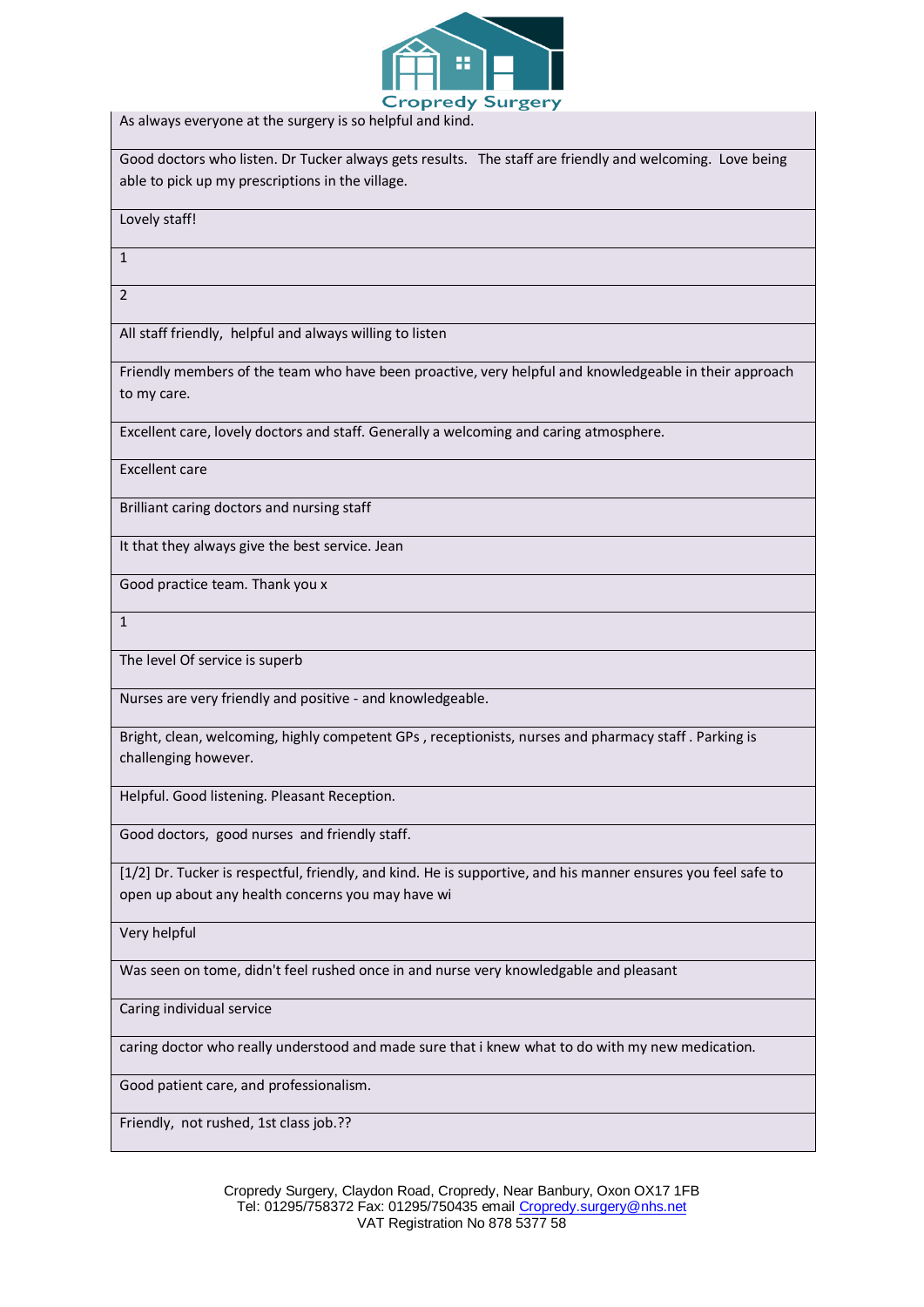

It is a very good surgery

Very efficient service.

Very good service and staff

Trust in the doctors

Friendly caring staff Very helpful xx

Efficient booking system and great doctors

Brilliant surgery

Friendly and informative reception staff and professional and friendly medical staff. Excellent service.

Hannah was very friendly and put us at ease appt was on time

The practice medical staff are amazing they are kind professional and upto date

Because of such wonderful help and care

Always a great response from both reception and staffing

Doctor listened carefully and was extremely helpful

Because I was treated efficiently and with kindness

Always friendly caring and extremely professional

Helpful and reassuring

All personnel extremely helpful.

Super service. Pleasant friendly staff

Professional and friendly service.

It's the friendliest medical centre I have ever attended and I am treated like a person, not as a nuisance

Always so welcoming, so thorough and so professional.

Very helpful staff. Low waiting times, good appointment availability for a blood test.

Nothing is to much trouble for the staff a the surgery and they take the time to talk to you.

Great service and care

Top team nice smile on arrival and best service and lovely surgery. And quality doctors and nurses thank you

Efficient, professional and kind

Well organised, professional and very friendly

You have always been very helpful and would recommend Cropredy always